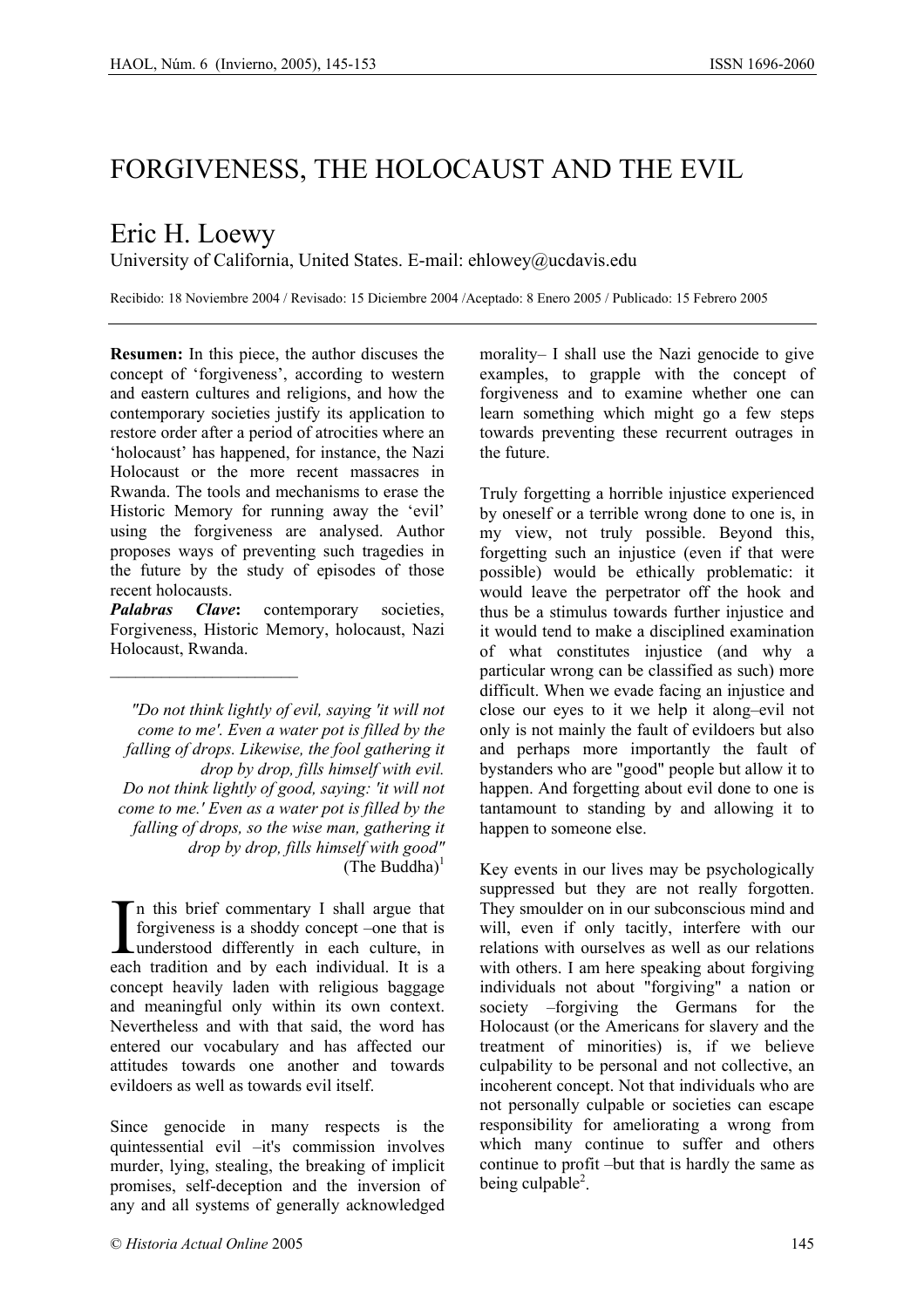My starting point is the highly interesting discussion between David Thomasma and David Weisstub. It gives a superb introduction to the theme –a theme which is part of all great literature<sup>3</sup>. This theme (found in Sophocles, Tolstoy, Dostojewski, Goethe, Lessing, Dickens, Primo Levi, Viktor Frankl and Elie Wiesel to name but a few) is the theme of Simon Wiesenthal's *Sunflower* and of the commentaries which follow that brief, personal and tragic story<sup>4</sup>.

Since we are fallible and prone to error –since in all of us there is the potential for the crassest evil and the greatest good– how to deal with those who, like us, err is a theme which has engaged mankind and will, as long as this potential remains, engage it.

To forgive (whether we speak English, German or French) has within it the notion of "giving away". In a sense, to forgive is to give away some of our self-deception and to acknowledge that we too recognize our ability to fail or err. To forgive is, in part, to acknowledge our fallibility and to give away something of our armor of virtue. In that sense, it is difficult to envision how within the Christian tradition God, who is infallible and without potential or actual error, could forgive. Perhaps one could understand God forgiving more readily within the Jewish tradition that defines the relationship as one of covenant in which each calls the other to account. Central to the theme of forgiveness is that the perpetrator had a choice –he or she could have chosen not to do the evil they in fact did.

I want to be clear at the outset –I am speaking here about forgiving the evildoer, not forgiving the evil itself. Further, I do not believe that not forgiving necessarily denotes hatred nor that forgiveness and reconciliation are one and the same thing or even that they are necessarily connected. I may forgive someone and set aside (as we shall see a concept which I think is easier to come to terms with) and yet wish to have no further contact with that person –perhaps because doing so is too distasteful or painful, perhaps because "forgiveness" was only partial. On the other hand, one can envision a situation in which forgiveness for a deed is emotionally impossible for the person asked to forgive but continuing to associate with the (now reformed) evil-doer is not. I am, furthermore, not concerned with "forgiveness" as something which is done so as to allow the person

forgiving to "feel good" or with forgiveness so as to allow the person forgiving to attain inner peace. Important as that may be, it does not seem to me to be what we are talking about – forgiving under such circumstances is done for self-serving purposes and makes the perpetrator into merely a means towards the forgivers ends.

The everyday use of the term "forgiveness" is a social lubricant –a form of politeness: "Pardon" as I inadvertently step on your toes or interrupt your musings. Such a statement implies that we are sorry for the other's pain but not that we accept guilt in a moral sense. If the person instead of saying, "never mind" began to rail or strike at us, we would feel justified in feeling morally outraged. In this examination, we are talking about forgiving the perpetrators of a grievous wrong –a wrong like that committed by Nazi discrimination (and subsequent murder) of the Jews, a wrong as was committed in Rwanda, a wrong such as slavery or racial separatism in the United States or what is happening in Yugoslavia today. Some have (especially within religious circles) argued for an obligation or even a duty to forgive. Such an argument is invariably grounded in some particular religious belief. But forgiving is not only rationally but predominantly emotively driven. One can no more command one to forgive than one can command one not to "lust"<sup>5</sup>. Christ's statement: "Father, forgive them for they know not what they do," is another way in which forgiveness seems out of place. Persons who truly "did not know what they were doing" cannot have moral blame attached to them. Likewise it is, in my view, empty to forgive someone for something done to another. I can only forgive that which was done to me, not that which was done to another: for that reason God, in Judaic tradition, cannot forgive a murderer. To forgive someone a wrong done to another is in a sense stealing another's prerogative: to forgive. Forgiving, if it is to have any sense, is the prerogative of the one hurt.

Before we can address the question of "forgiving" we need to grapple with another concept –that of responsibility. It is incoherent to even think about forgiving someone who was not responsible for what they did. Responsibility can be attached to a given role –that of teacher, parent, physician or plumber; but responsibility can also be general– that is, it is a responsibility all humans qua humans have. Clearly there are negative duties (Kant would call them perfect duties and claim that they are absolute) such as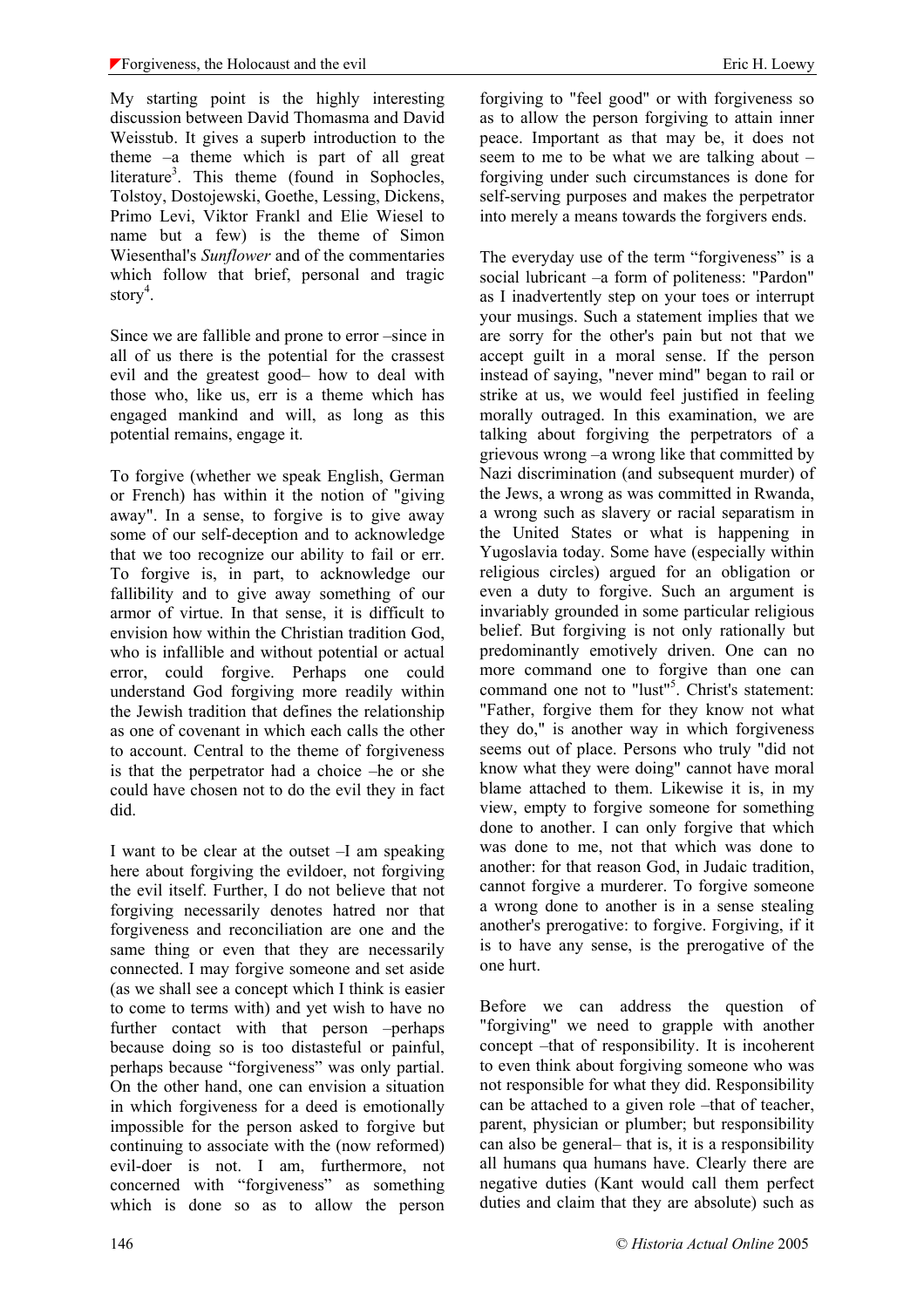refraining from killing, robbing or lying to others as well as positive (Kant would term these imperfect duties) duties of mutual helpfulness<sup>6</sup>. Nor is responsibility an all or nothing thing –responsibility can be lessened or aggravated by a number of factors<sup>7</sup>. Furthermore, responsibility does not only attach to persons who actually perform an evil act but likewise (and perhaps more importantly) to those who could have –but failed to– ameliorate or prevent it. To be able to forgive someone must mean that those we think about forgiving were responsible for what they did –that is, that they could have acted otherwise, knew what they were doing and deliberately acted as they did. Since responsibility can have many meanings (I am causally responsible, I have a role responsibility, I have a responsibility common to all humans and so forth) culpability may be the better term.

To be responsible or culpable for something means that one has, in fact, done that something. It does not denote, as I shall argue that we all have, merely the capacity to do it –indeed if we did not have the capacity to act within us our acting would be impossible and refraining from acting meaningless. I shall claim that all of us (all societies, individuals and nations) harbour within us not only the capacity for great generosity but also for the doing of incredible acts of evil. It is the structure and circumstances of communal association that can foster the one and suppress the other.

I return to the holocaust because it is such a stark and excellent example of what we are talking about. We must, I think, refrain from looking at the holocaust as a sudden or isolated event –evil rarely is and evil deeds rarely are. The Nazi period and its atrocities did not start with the holocaust: that, after all, was only the very apex of the pyramid. Likewise, if we reduce the holocaust and the events leading up to it to a peculiar German thing perpetrated against these odd people the Jews and the Gypsies, we will have missed the point. If nations and those responsible for educating the young, forget about the Nazi period or reduce it and its evil to the holocaust, they will –as they already show signs of doing– be doomed to repeat it. We therefore need to ask what the forgiving of people who were implicated in such atrocities or who watched them occur without any attempt to ameliorate them might mean.

The Nazi holocaust went in small steps –in and of themselves each step not terribly much worse than the step before. One acquiesced with or averted one's eyes from evil carried by the momentum of previous acquiescence or previous deliberate lookings away<sup>8</sup>. The steps (each of which consists itself of a set of smaller ones to implement) can be divided into 1) thou shalt not live as one of us (social ostracism and the later Nürnberg laws); 2) thou shall not live among us (ghettoization) and last 3) thou shall not live (extermination). It starts with social ostracism, with the recognition, fear, dislike and ultimately hatred of "otherness"<sup>9</sup>. These steps started, were nurtured and were allowed to progress in a soil which in Germany was well prepared by the Catholic and Protestant churches' pervasive and often strident anti-Semitism. From that initial step and in such a soil the other steps –depending upon many circumstances– may, and in the case of Germany did, follow. I shall argue that only a well functioning democratic society that recognizes the equal rights of all its members and takes on a responsibility for protecting the weak can –if circumstances are right– prevent that progression.

This seems far afield from the topic of forgiveness -except that the Nazi period with its slow progression from so-called "minor" to grotesque evil, with its perpetrators, bystanders, helpers and rescuers makes such a superb model for acts which must certainly evoke a response and might evoke forgiveness. At this point I want to examine the concept of forgiveness a bit more closely, briefly return to the holocaust after that and then attempt to draw some conclusions.

To be able to elicit the notion of forgiveness rationally I believe that several conditions must be met: 1) the act must be morally blameworthy; 2) the act must be perpetrated against the person who is supposed to be forgiving; 3) the act must be done with the full knowledge of the actor that he/she is acting and that this action is morally wrong –it cannot be a morally acceptable one nor one inadvertently or unknowingly done; 4) blameworthiness for the act must be acknowledged by the actor; and 5) a desire never to repeat such an act must be demonstrated over time and in the ways appropriate to what was done. Unless these criteria are met, forgiveness in any sense becomes either incoherent or perhaps (as I shall argue) even ethically problematic.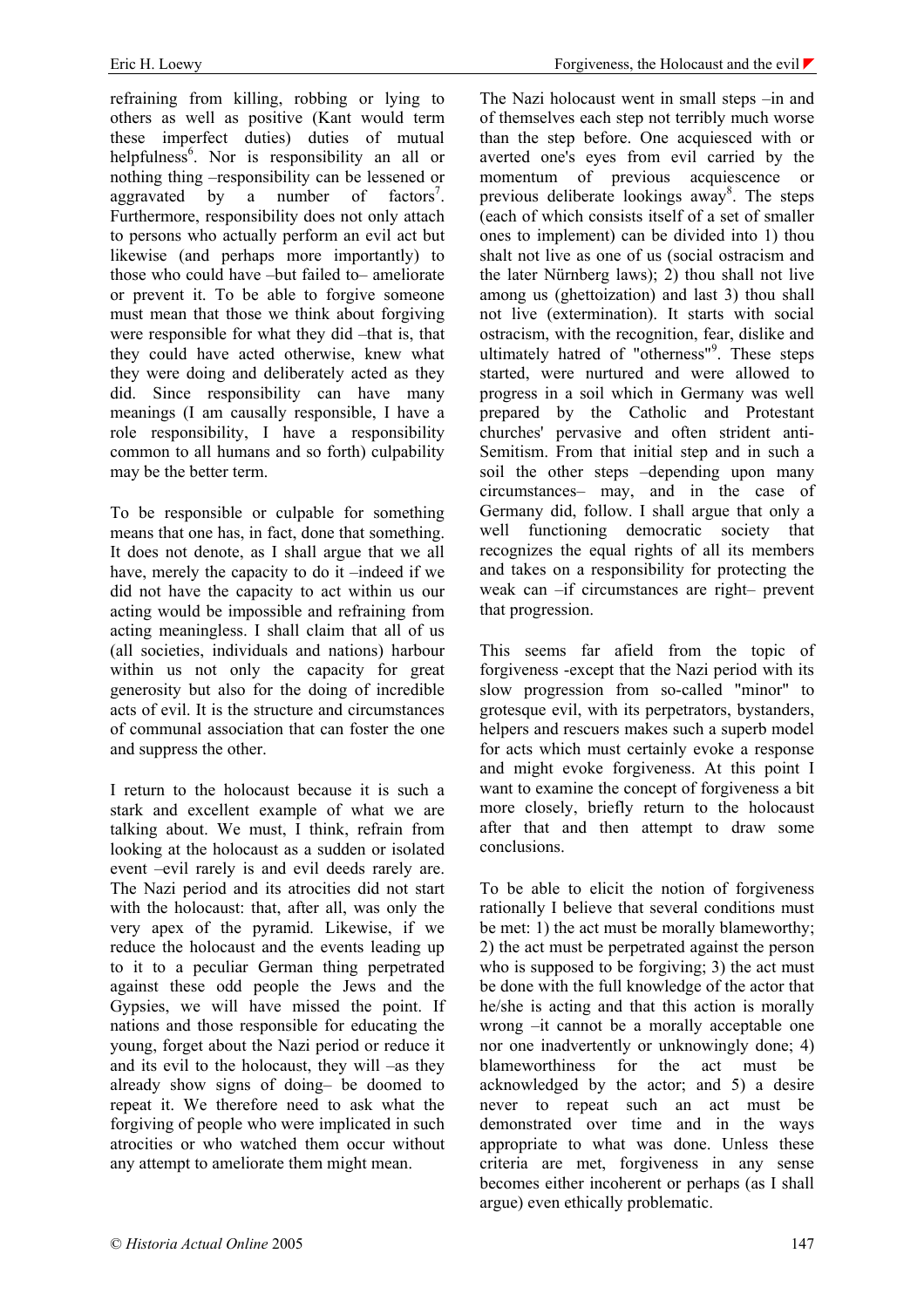Let us examine and briefly analyze several possible statements which ask for forgiveness:

1) "I know that I intentionally hurt you very badly ten years ago. I have taken some satisfaction in having done so then and would gladly do the same thing now. Forgive me."

It seems that to forgive me under such circumstances is not only incoherent but is morally offensive because doing so condones a morally unacceptable act. To say "never mind" when a great wrong has been committed is to trivialize the wrong.

2) "I know that I intentionally hurt you very badly ten years ago. I have not thought of it since and really don't know whether I would or would not want to do so again. I just want you to forgive me."

To forgive under such circumstances would allow a morally reprehensible act to be viewed indifferently rather than positively.

3) "I know that I intentionally hurt you very badly ten years ago. Since that time a friend of yours has become my supervisor and he will not let me forget what I did. Since what I did to you has made my life difficult, I am really sorry to have done it. Forgive me."

Here we have a person who is indeed sorry –but sorry not for what is recognized as having been a morally unacceptable act but for the sheer consequences that act has had on the perpetrators (and not the victims) life.

4) "I know that I intentionally hurt you very badly ten years ago. Since then I have recognized how very terrible that was. I have thought about it a great deal, tried in every way not to hurt others since and honestly believe that I would no longer be capable of doing such a thing today. Can you forgive me?"

Here, and for the first time, the notion of "forgiveness" takes on more than an incoherent, a superficial or a politically or religiously correct meaning. It is here that the concept begins to take on shape. But note –the person here asking forgiveness has psychophysiological continuity with the original perpetrator. But he/she has fundamentally changed and in that sense is no longer the person who committed the act. To forgive such a person

is, perhaps, empty –what can it possibly mean to forgive someone who is fundamentally changed? To forgive someone is to recognize his or her identity with the one to be forgiven. That which has been is the necessary condition of that which is but that which is, while derived from that which was, is not identical with it. Is it meaningful to forgive a sixty-year old highly honourable friend of yours for having stolen a toy from you at the age of three or even at the age of twenty? To turn the case around: would it seem morally acceptable, would it make sense, to avenge yourself now on your sixty-year old friend? Should he perhaps be spanked, put in a corner or jailed? In a sense it is what the statute of limitations is all about.

What makes forgiveness, if it is to be conceived, possible? There are several I think necessary conditions: 1) the recognition and acknowledgment by the evildoer that the act in itself was evil; 2) the fact that this recognition has truly evoked repentance; and, and perhaps above all, 3) that consequent action demonstrating not only that "being sorry" but that "having changed" has occurred. The question then is: under circumstances in which the evil nature of a prior act is recognized and regretted and in which the actor has done what he or she could to prevent a repetition, is forgiveness -if it ever is- possible?

What do we say when we say we "forgive?" We may say that we recognize that the act, even if it hurt you, was not morally wrong –but then, there is nothing to forgive. We may recognize that the person doing the act at the time that he was doing it was not acting badly –perhaps because he did not understand (because he did not know what he was doing) or because he did not realize the consequences of what he was doing. We may have been hurt but it was not done with malice aforethought: the actor, then, was not really morally culpable. When we say that we forgive an evil act without true repentance and without a genuine attempt to "make good" on the part of the actor we trivialize or even perhaps condone evil –and in so doing perpetuate it. It is true that in Wiesenthal's *Sunflower* all of us, regardless of how ethical we believe ourselves to be, could have been in Wiesenthal's as well as in the SS man's shoes. But we were not and the SS man was –ours is a latent capacity; his was an act carried into horrible reality. And that critical difference makes the one culpable (one cannot be responsible for having an innate capacity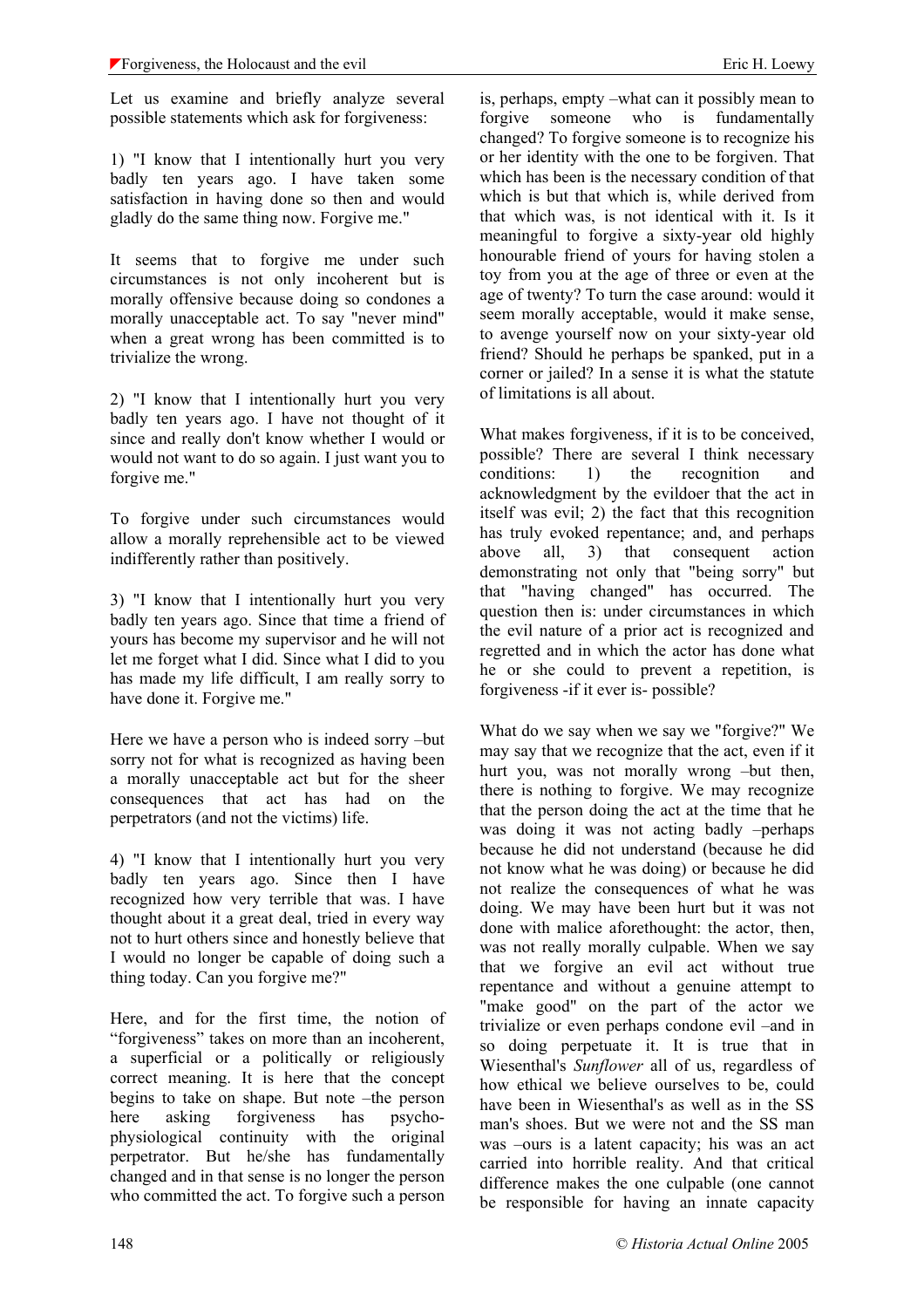only for –if one could otherwise– acting on it) and the other not.

What can it mean to "forgive" someone for a horrendous act committed against us, who has repented and who has tried to "make good" again what he/she has done or, if that is not possible, who has opposed such evil wherever and however it rears its ugly head? After all, is it possible to hold something against a person done before they (fundamentally) changed? When we say that "we forgive" such a person we recognize the evil of both actor and action, recognize as well that the act, however looked at, continues to be evil but also recognize that the actor him/herself has fundamentally changed. Therefore, while continuing to despise the act and while continuing to despise the sort of person the actor was when he committed the act, we begin to recognize that from the one who did it a new person has emerged. To revenge oneself on such "new" persons for that which the "old" person did seems as incoherent as to forgive him. To set something aside does not mean to forget it and it does not mean to forgive in the conventional sense: it is a recognition by both the perpetrator and the victim that the act was morally unacceptable and that the actor freely did it; it is uniting the perpetrator and the victim in a common loathing for this moral evil and a united front in opposing its future occurrence. Furthermore, it is a realization by the victim that the shoe could have been on the other foot.

"Setting aside" rather than "forgiving" seems to be a better way of expressing what I have in mind. The term and the concept forgiving carry an inevitable religious and cultural baggage. It has a different meaning to persons of diverse religious backgrounds or cultures and, therefore, makes any discussion of the subject among such persons difficult. The term "setting aside" does not have this disadvantage. Furthermore: in common parlance the concept of forgiveness carries within it the seed of forgetting, of rendering something as though it had never been. Setting aside, on the other hand, does not denote that what has happened is nullified. Rather it indicates that what has happened is no longer central to a given relationship or to the treatment of the person who has committed the evil. But setting aside also indicates that what has happened continues to be background information in judging the future actions of the perpetrator. The slate is not wiped clean; it is merely put aside and a new slate used. If perpetrators continue to show –by word and especially by deed– that they have fundamentally changed, their past stays hidden; if, however, they again are seen to move in the direction of evil, their past will be used to judge their present deeds. In some cultures there is the concept of being "vorbestraft" –one has committed a crime but is, because of circumstances, allowed to go free. When, however, another crime is committed the past as well as the present crime again become relevant to judgement.

The motive for forgiving (or for setting aside) has both rational and emotional components. When either reason or emotion is lacking (when our mouthing "forgiveness" has merely emotional or merely rational roots) the meaning is distorted and rendered incoherent. The very reason we bother to look at the concept to start with as well as the way we look at the concept itself, cannot be reduced purely to reason: our culture, our childhood beliefs and understandings, our past experiences and indeed our entire world-view leads us to see concepts in different ways.

To forgive or to set aside means to see oneself in the other's shoes, to acknowledge that we too are fallible and are, if circumstances are right, capable of committing great evil. However, we also know that we have control over our actions even when –as is the case– we may be able to do little to control our immediate desires and impulses. Furthermore, we also know that as we resist the impulse to do evil our character is molded, our virtues are strengthened and our vices attenuated.

Acting driven by emotion and uncontrolled by reason can be most dangerous, acting merely on cold-blooded reason on the other hand, without allowing our emotions to enter in, can result in cruel and heartless acts. Rousseau when he speaks of the early condition of man or "the state of nature" gives us some insight into the dynamics of reason and emotion. In the original condition (or state of nature) humans were not out to hurt or injure one another. Humans were driven by two impulses: self-regard and a primitive sense of compassion or pity. Selfregard led to the drive for self-preservation; compassion to a sense of unease in being confronted with the suffering of another and hence an impulse to offer help. One modified the other. Morality was a social construct with the expression of these inborn human traits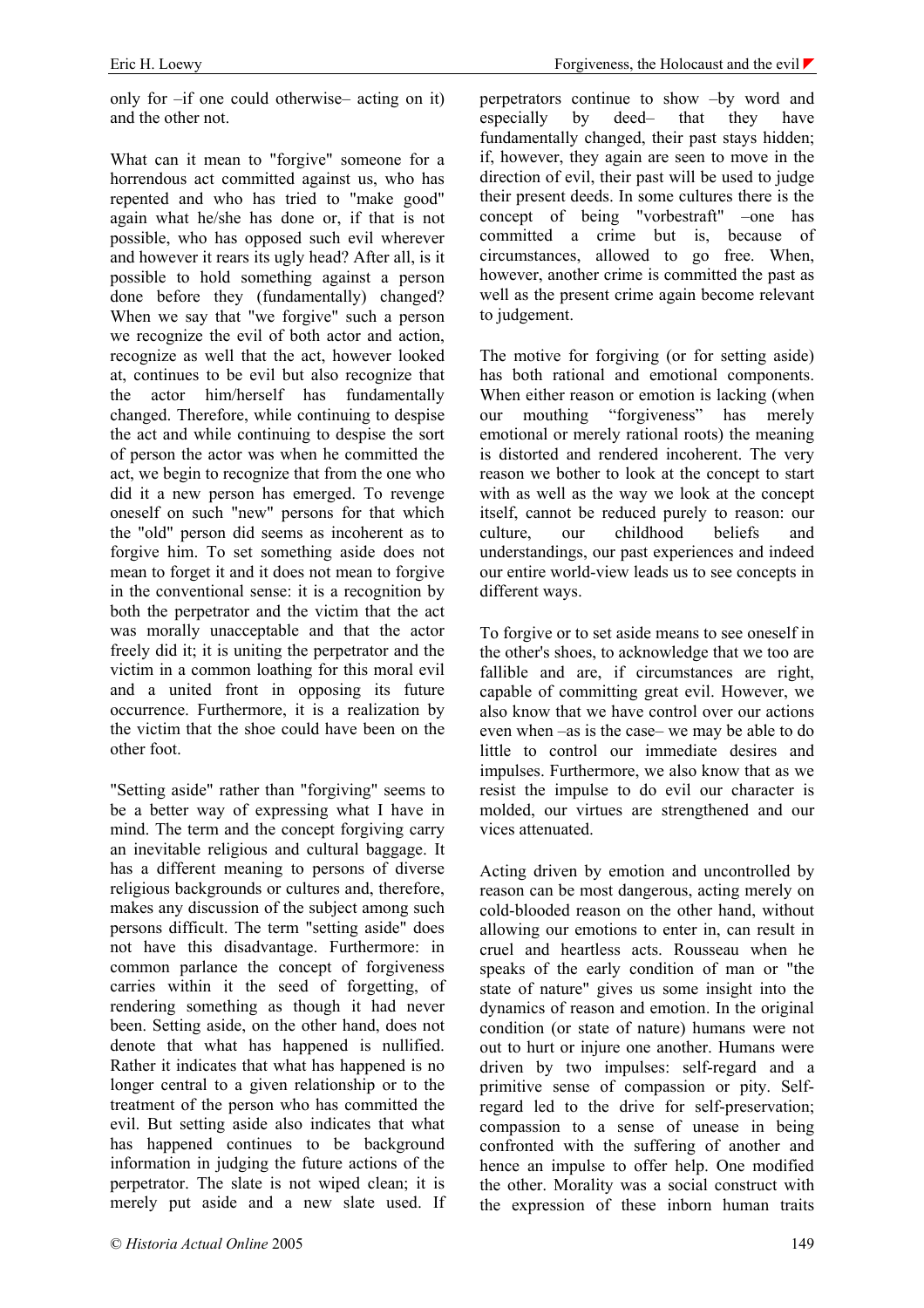dependent upon the type of society in which persons were educated, nurtured and existed $10$ . The sense of compassion appeals to our emotions, the sense of self-preservation is both rationally based and (as when we fear for our lives) translated into emotion.

What is important here is that in dealing with one another we can deal either with persons we know (or who are at least known to us) or with those we have no direct or indirect knowledge of. The former (also called "identified lives") consist of friends, enemies, acquaintances or those we have heard about from others we directly know. They appeal primarily to our emotions –their joy or suffering touches us and we may, if we only listened to the promptings of our feelings, deal inappropriately with them. On the other hand, persons we do not know (also called "unidentified" or "statistical" lives) are not apt to engage our emotions but instead to appeal to our reasons. Decisions made about such persons may be cold and uncaring. Neither reason nor emotion (compassion in this case) can help us to reach a truly satisfactory answer.

The point of "otherness" is important. As the Nazi terror advanced, trying to place the Jew as an exotic stranger was one of the pillars of propaganda. In Mein Kampf Hitler already describes that the "danger of the Jew" did not "come home to him" until he saw Eastern Jews on the streets of Vienna. They often wore eastern dress with Kaftans, side-locks and a different sort of hat: and Hitler says that he first asked himself "is this a Jew?" and then changed the question to "is this a German?" Only then his latent and undoubtedly always present anti-Semitism combined with this fear of the stranger to start Hitler?s rabid anti-Semitism that ended in tragedy<sup>11</sup>. What was done was to change identified to at least less identified lives. The issue can again be seen as the events leading to the holocaust progressed. In newspapers, magazines and children's books pictures of Jews showed them as strangers (and as unsavory strangers) –persons with whom one could not identify. Later as the extermination program proceeded perpetrators had relatively little difficulty in brutally and cold-bloodedly killing men, women and children who demonstrated this "otherness" (who became unidentified) but had considerable hesitation in dealing with Jews from their own cities who they either knew or who "looked and acted differently"<sup>12</sup>. Beyond this –when by happenstance members of the police battalion being studied actually knew and

identified the persons to be killed there was greater hesitation and even, at times, refusal to participate<sup>13</sup>. The deliberate and near-complete depersonalization in the extermination centers (where persons were stripped of clothing, all hair shaved away and were they –if they were "allowed" to undergo destruction by being worked to death (*Vernichtung durch Arbeit*) instead of being gassed at the outset– they became a number and were stripped of their name) was a like psychological attempt. It is at least interesting that a man like Stangl (the commander of Sobibor who rose to this position from the notorious T-4 Program) avoided seeing prisoners until after they had been stripped, shaved and depersonalized and then observed "merely a herd" being driven into the gas  $chambers<sup>14</sup>$ . Making persons into strangers and depersonalization, in many ways was aimed at making the identifiable or indeed identified into a mass of unidentifiable persons who could then be dealt with in a dispassionate manner.

When we deal with "identified" lives which appeal to our emotions –especially when they strongly appeal to our emotions as is the case when we have been grievously wronged or very much helped– we are apt to deal with them unjustly: we may take vengeance on our enemies when vengeance is not called for (if it ever is) on the one hand and we may unduly advantage our friends. Or, because they appeal to some positive emotion (because, for example, we feel sorry for the old Nazi before us) we may forgive at a time when the criteria making forgiveness possible have not been met. It is here that we need to temper emotion with reason – something I have called "rational compassion" in prior works. When, on the other hand, we deal with so-called "unidentified" lives and do so in a purely rational manner we may easily deal with them in a manner that is callous and inhumane. Here we need to temper reason with emotion – something I have termed "rational compassion"15.

How can we do this? Central to our ability to temper compassion with reason or to season reason with compassion are two other oftenneglected traits: curiosity and imagination. I have argued elsewhere that these traits are, in fact, prior to either reason or compassion. To recognize something (to know it again) when confronted with a sensory perception (say a movement in the corner of our eye) requires a stimulation of our curiosity –the question "what is it". To go beyond mere perception is to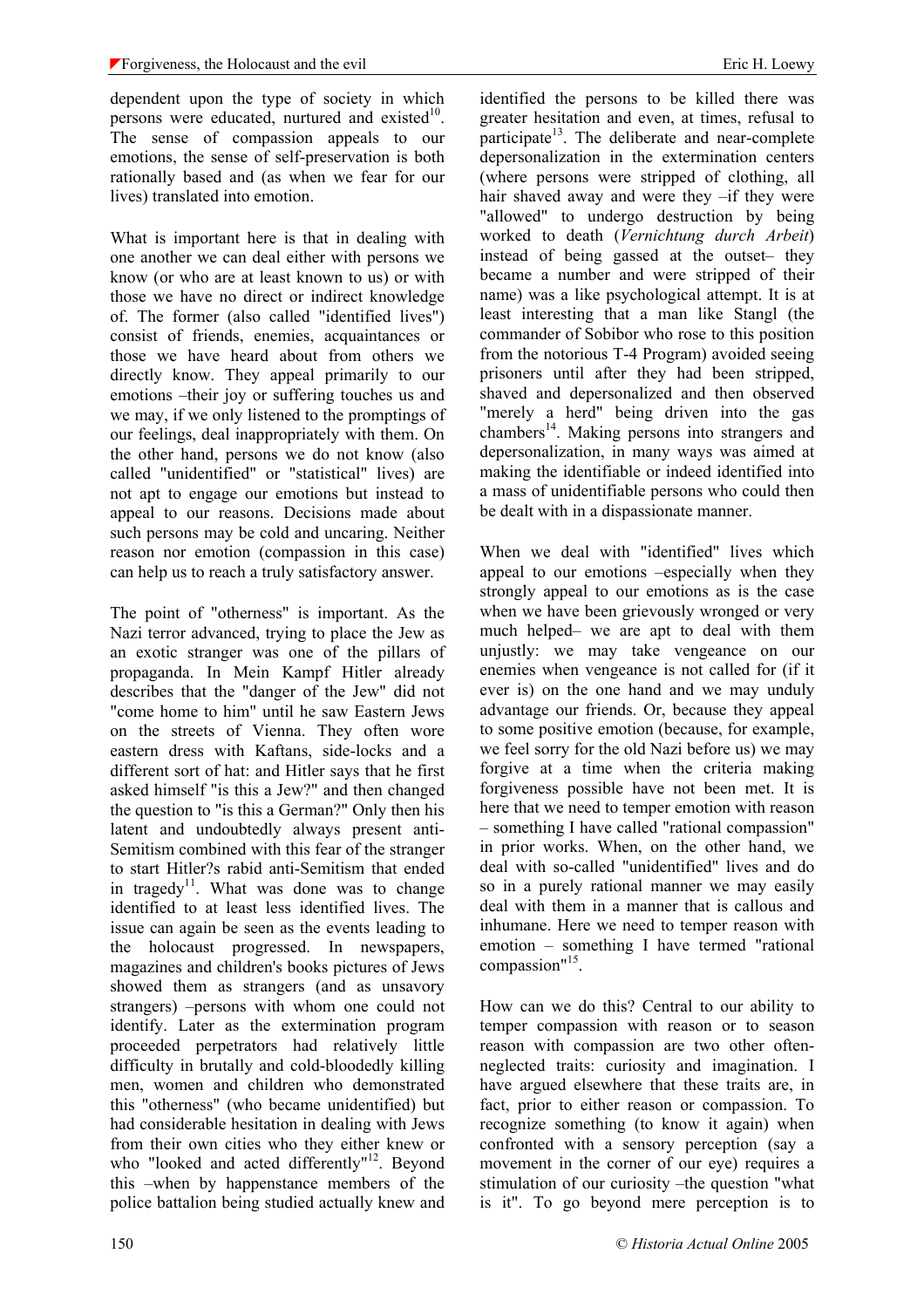engage our imagination and with it to evoke past experience. Curiosity prompts our initial looking, imagination offers a variety of hypothesis, curiosity prompts us to explore these further and reason engages to sort these out. These are not linear events which follow one another in lock step fashion – rather they are interacting and interwoven<sup>16</sup>.

When we are asked to forgive a perpetrator (or to set aside what they did) we need to walk a few steps in their direction. We need to understand not only what they did but also who they are, where they are coming from and what motivated them. In other words: we must be curious about what it would be like to be in their shoes, to be driven by a similar social milieu or a set of (even if erroneous) beliefs. To understand is not to condone; to understand may well be to loath more. But whether our stepping into their shoes makes us see their guilt as greater or smaller – it is curiosity and imagination that has allowed us to do so.

On the other hand, when we must judge an unknown perpetrator or group of perpetrators (especially one remote to us –say Nero or the human sacrifice of the Incas) we must come to realize that this essentially unknown life is not unknown but merely unknown to us: it was (or in many cases is, as when we deal with "those on welfare") very much identified by others. To understand what such a person might be, we once again need to step into their shoes and in the case of assessing blame into the shoes of the victims. Curiosity and imagination here once again play a crucial role in allowing us to do this. We come to realize that we might well have been in either Wiesenthal's or the SS man's shoes.

Ultimately, we must ask: what can we learn? First of all, we cannot and must not dwell on but on the other hand cannot and must not forget an evil done to us or to others. While the individuals affected cannot and will not forget, those not affected frequently do. They forget or they reduce events like the holocaust to extermination and forget its antecedents. Evil, injustice and atrocities often start small. When Germans today claim that "no one knew" one needs to ask what that something they knew nothing about was: were they unaware of the boycotts (1933), did they not see the persecution on the streets (which went on from 1933 on), were they unaware of Kristallnacht (1938), did they not know of their local concentration camp (if one counts the Nebenlager or auxiliary camps, there were thousands –first established immediately after the take-over in 1933– by the time Hitler's Reich ended), did they not know of the Nacht und Nebel (Night and Fog) Program (1940's), a program instituted to strike terror into every heart and one in which secrecy would have been counter-productive? The holocaust was the apex but it had a beginning. The beginnings are small, they come (as T.S. Elliott said about something else) in coffee spoons, not in quart measures.

Secondly we must acknowledge that events such as the holocaust are not unique –they happened before, they happen now and unless we learn our lesson and above all act upon it they may well happen again. The antecedents are not lacking today: the hatred and the greed are here and our own national middle-class and self-serving blindness is well entrenched. If justice is to play a meaningful role in our lives, if we are to truly remember, and because we remember, learn, then we must oppose all evil: evil in ourselves, evil in our nation and evil in our world. Such a task is a formidable one. It is a task we cannot accomplish alone but it is a task that we can accomplish together over time. It is a task that we must –everyone in our own way– start. It is the only way of controlling and perhaps banishing the lurking SS man in all of us. Mouthing empty words of forgiveness -which make us feel good and possibly make the perpetrator feel smug- is a form of sentimentality that can be injurious to the job of prevention. Forgiveness (or setting aside) can be seen as a symbol for our own fallibility. Symbols are the epiphenomenona of a reality for which they stand. When, however, we begin to value the symbol more than the reality (when we value the act of forgiveness because it makes us or the perpetrator feel good more than we do the necessary conditions which alone make meaningful forgiving possible) we have changed sentiment into sentimentality, abandoned reason and fled into the arms of evil.

Thirdly we must learn (and perhaps this is the most important lesson) that our only hope of preventing such tragedies in the future is to create, maintain and foster a society in which all are given an equal voice and in which the strong recognize and take on a special task of protecting the weak. A truly democratic society (a society which is more than merely politically democratic) of prosperous individuals who recognize their necessary dependence on each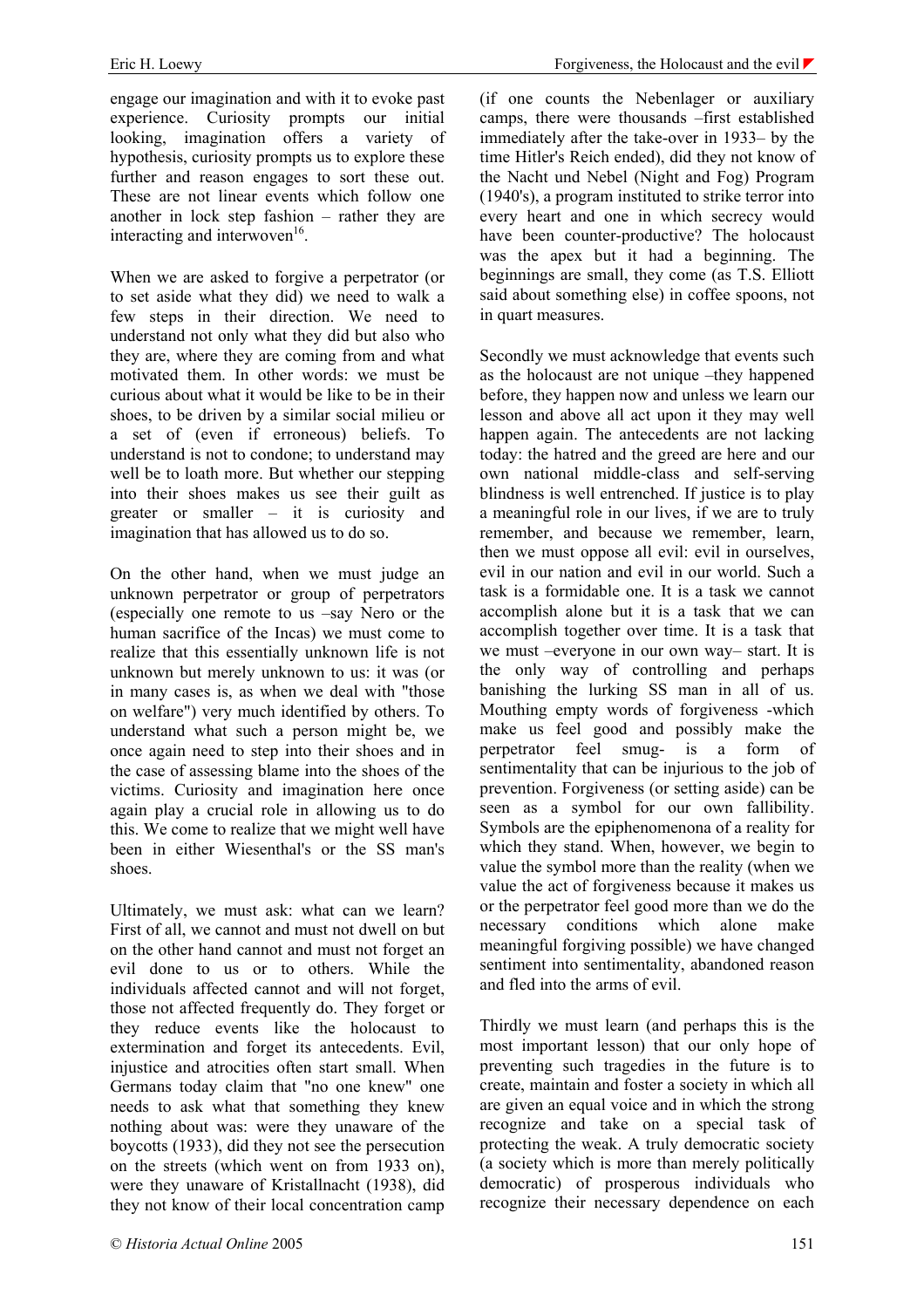other and on their community will not allow such events to start, let alone to continue. We are far from having such a society –a nation in which many are hungry, in which a minimum wage does not provide one with an above poverty-level income, in which health care and full education are denied to many and in which a pernicious individualism has been allowed to run rampant is not a society in which any of us are safe. Political democracy, as John Dewey has pointed out long ago, is meaningless and can easily degenerate into tyranny unless certain necessary preconditions are satisfied. These preconditions are personal democracy (in which persons are willing to respectfully listen to differing opinions and arguments and engage with them; economic (Dewey calls it industrial) democracy –in which none are allowed to go without basic necessities and in which the gap between the least and the highest earners is not enormous; and educational democracy– in which all have equal access to full education $17$ . To create a democracy means to enfranchise the disenfranchised, to educate the uneducated, to shore up the weak and to protect those so weak that they cannot speak for themselves. Only when such conditions are approximated and to the extent that they are can we hope to prevent such recurrent and repetitive disasters. To forgive evil when evil continues about us unchecked may satisfy one's ego and tickle one's sentimentality –but it does nothing to ameliorate existing or prevent future evil. A political democracy without these three pre-conditions is a dangerous sham and easily becomes the plaything of the powerful who offer the possibility of choosing but fail to give us a real choice.

This paper might well end with the problem of choice –the story of Kayin (Cain) in the Old

## **NOTAS**

<sup>1</sup> Dr. Alan Cribb of King's College suggested this

quotation to me.<br><sup>2</sup> The difference between personal culpability for an act and responsibility (societal and personal) for working to right a wrong in which one had no part but from which one –whether one wishes to or not– profits is discussed in Loewy, E.H., *Freedom and Community: the ethics of interdependence*. Albany, NY, State University of New York Press, 1993, 215- 224.

<sup>3</sup> Thomasma, D.C. and Weisstub D.N., "Forgiving and Forgetting: A post-holocaust dialogue on the possibility of healing". *Cambridge Quarterly Health Ethics*. 9, 4, (Fall 2000), 542-561.

Testament. In that lovely tale God is said to have said to Kayin:. "... if you intend good, bear it aloft (also translatable as 'there is forgivenss' or 'there is uplift'), but if you do not intend good, at the entrance is sin (ignorance), a crouching demon, toward you his lust: but you can ('timshel') rule over him". In the King James Version the word Timshel is translated as "thou shalt rule over it"; in the American Standard "do thou rule over it": the one is a promise, the other a command. The Hebrew word, however, I am told properly translates as "thou mayest rule over it" or in the most recent translation as "and yet you can be its master". That latter is a possibility open to us –we may choose to rule over evil. But we cannot rule over it if either we fail to recognize its presence in all of us or if we forgive the actions originating in that evil all too readily.

There is a sense in which, perhaps, we can say: "Because of what you have become, I can set aside the person you once were. You and I now both hate what that old person once did and we both in fact would be morally outraged to see another do the same thing today. So in that sense, we both are angry at the old you and in that sense are both morally outraged by the evil done. We can both recognize the evil done, even if only as a memory, set it aside and pursue our lives together." And perhaps there is also a sense in which we can say: "without that act of evil you would not have become the person you are; without that subsequent repentance, moral outrage and effort to remedy and extinguish such evil, you would not be who you are today." And in that sense we can celebrate with one another.

4 Simon Wiesenthal in his *The Sunflower* (New York, NY, Schocken Books, 2nd ed., 1997) relates a personal story. As a young engineer in a Nazi concentration camp he was led to the bed-side of a dying SS soldier who wanted to speak to "a Jew" so as to ask his forgiveness for atrocious acts he had committed. Wiesenthal listened to him for several hours but ultimately was unable to forgive him

<sup>5</sup> The biblical commandment that directs us (in most translations) not to "lust after our neighbours wife" has always seemed incoherent to me. I may be commanded not to make advances to her but I cannot be commanded not to have certain feelings.

6 This is not the place to discuss the whole notion of positive and negative duties nor to discuss Kantian ethics. Suffice it to say that negative duties to Kant